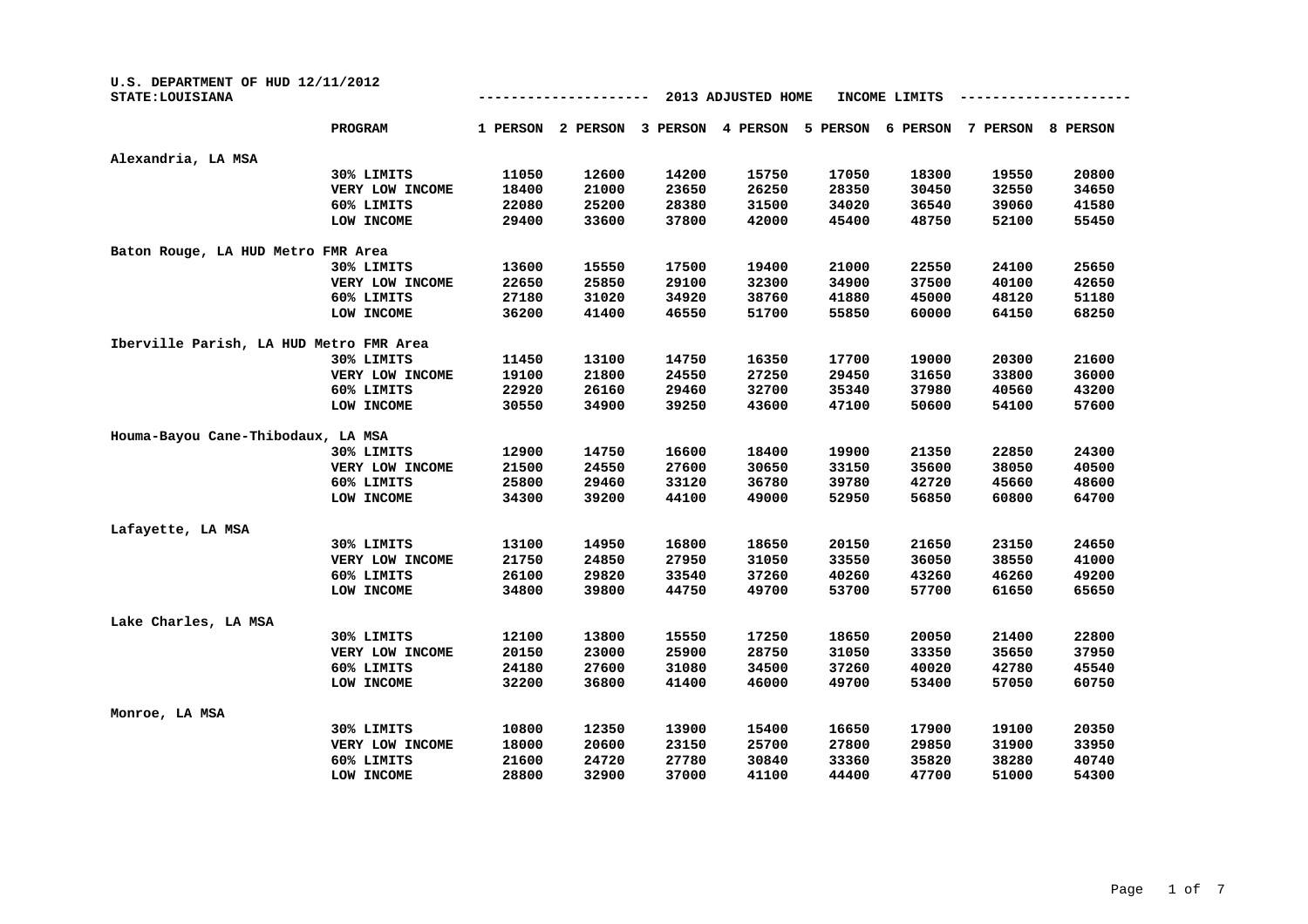| U.S. DEPARTMENT OF HUD 12/11/2012<br>STATE: LOUISIANA |                 |          |          |          | 2013 ADJUSTED HOME |          | INCOME LIMITS |          |          |
|-------------------------------------------------------|-----------------|----------|----------|----------|--------------------|----------|---------------|----------|----------|
|                                                       | PROGRAM         | 1 PERSON | 2 PERSON | 3 PERSON | 4 PERSON           | 5 PERSON | 6 PERSON      | 7 PERSON | 8 PERSON |
| New Orleans-Metairie-Kenner, LA MSA                   |                 |          |          |          |                    |          |               |          |          |
|                                                       | 30% LIMITS      | 12700    | 14500    | 16300    | 18100              | 19550    | 21000         | 22450    | 23900    |
|                                                       | VERY LOW INCOME | 21150    | 24150    | 27150    | 30150              | 32600    | 35000         | 37400    | 39800    |
|                                                       | 60% LIMITS      | 25380    | 28980    | 32580    | 36180              | 39120    | 42000         | 44880    | 47760    |
|                                                       | LOW INCOME      | 33800    | 38600    | 43450    | 48250              | 52150    | 56000         | 59850    | 63700    |
| Shreveport-Bossier City, LA MSA                       |                 |          |          |          |                    |          |               |          |          |
|                                                       | 30% LIMITS      | 11700    | 13350    | 15000    | 16650              | 18000    | 19350         | 20650    | 22000    |
|                                                       | VERY LOW INCOME | 19450    | 22200    | 25000    | 27750              | 30000    | 32200         | 34450    | 36650    |
|                                                       | 60% LIMITS      | 23340    | 26640    | 30000    | 33300              | 36000    | 38640         | 41340    | 43980    |
|                                                       | LOW INCOME      | 31100    | 35550    | 40000    | 44400              | 48000    | 51550         | 55100    | 58650    |
| Acadia Parish, LA                                     |                 |          |          |          |                    |          |               |          |          |
|                                                       | 30% LIMITS      | 10100    | 11550    | 13000    | 14400              | 15600    | 16750         | 17900    | 19050    |
|                                                       | VERY LOW INCOME | 16800    | 19200    | 21600    | 24000              | 25950    | 27850         | 29800    | 31700    |
|                                                       | 60% LIMITS      | 20160    | 23040    | 25920    | 28800              | 31140    | 33420         | 35760    | 38040    |
|                                                       | LOW INCOME      | 26900    | 30750    | 34600    | 38400              | 41500    | 44550         | 47650    | 50700    |
| Allen Parish, LA                                      |                 |          |          |          |                    |          |               |          |          |
|                                                       | 30% LIMITS      | 10100    | 11550    | 13000    | 14400              | 15600    | 16750         | 17900    | 19050    |
|                                                       | VERY LOW INCOME | 16800    | 19200    | 21600    | 24000              | 25950    | 27850         | 29800    | 31700    |
|                                                       | 60% LIMITS      | 20160    | 23040    | 25920    | 28800              | 31140    | 33420         | 35760    | 38040    |
|                                                       | LOW INCOME      | 26900    | 30750    | 34600    | 38400              | 41500    | 44550         | 47650    | 50700    |
| Assumption Parish, LA                                 |                 |          |          |          |                    |          |               |          |          |
|                                                       | 30% LIMITS      | 11550    | 13200    | 14850    | 16450              | 17800    | 19100         | 20400    | 21750    |
|                                                       | VERY LOW INCOME | 19250    | 22000    | 24750    | 27450              | 29650    | 31850         | 34050    | 36250    |
|                                                       | 60% LIMITS      | 23100    | 26400    | 29700    | 32940              | 35580    | 38220         | 40860    | 43500    |
|                                                       | LOW INCOME      | 30750    | 35150    | 39550    | 43900              | 47450    | 50950         | 54450    | 57950    |
| Avoyelles Parish, LA                                  |                 |          |          |          |                    |          |               |          |          |
|                                                       | 30% LIMITS      | 10100    | 11550    | 13000    | 14400              | 15600    | 16750         | 17900    | 19050    |
|                                                       | VERY LOW INCOME | 16800    | 19200    | 21600    | 24000              | 25950    | 27850         | 29800    | 31700    |
|                                                       | 60% LIMITS      | 20160    | 23040    | 25920    | 28800              | 31140    | 33420         | 35760    | 38040    |
|                                                       | LOW INCOME      | 26900    | 30750    | 34600    | 38400              | 41500    | 44550         | 47650    | 50700    |
| Beauregard Parish, LA                                 |                 |          |          |          |                    |          |               |          |          |
|                                                       | 30% LIMITS      | 11450    | 13100    | 14750    | 16350              | 17700    | 19000         | 20300    | 21600    |
|                                                       | VERY LOW INCOME | 19100    | 21800    | 24550    | 27250              | 29450    | 31650         | 33800    | 36000    |
|                                                       | 60% LIMITS      | 22920    | 26160    | 29460    | 32700              | 35340    | 37980         | 40560    | 43200    |
|                                                       | LOW INCOME      | 30550    | 34900    | 39250    | 43600              | 47100    | 50600         | 54100    | 57600    |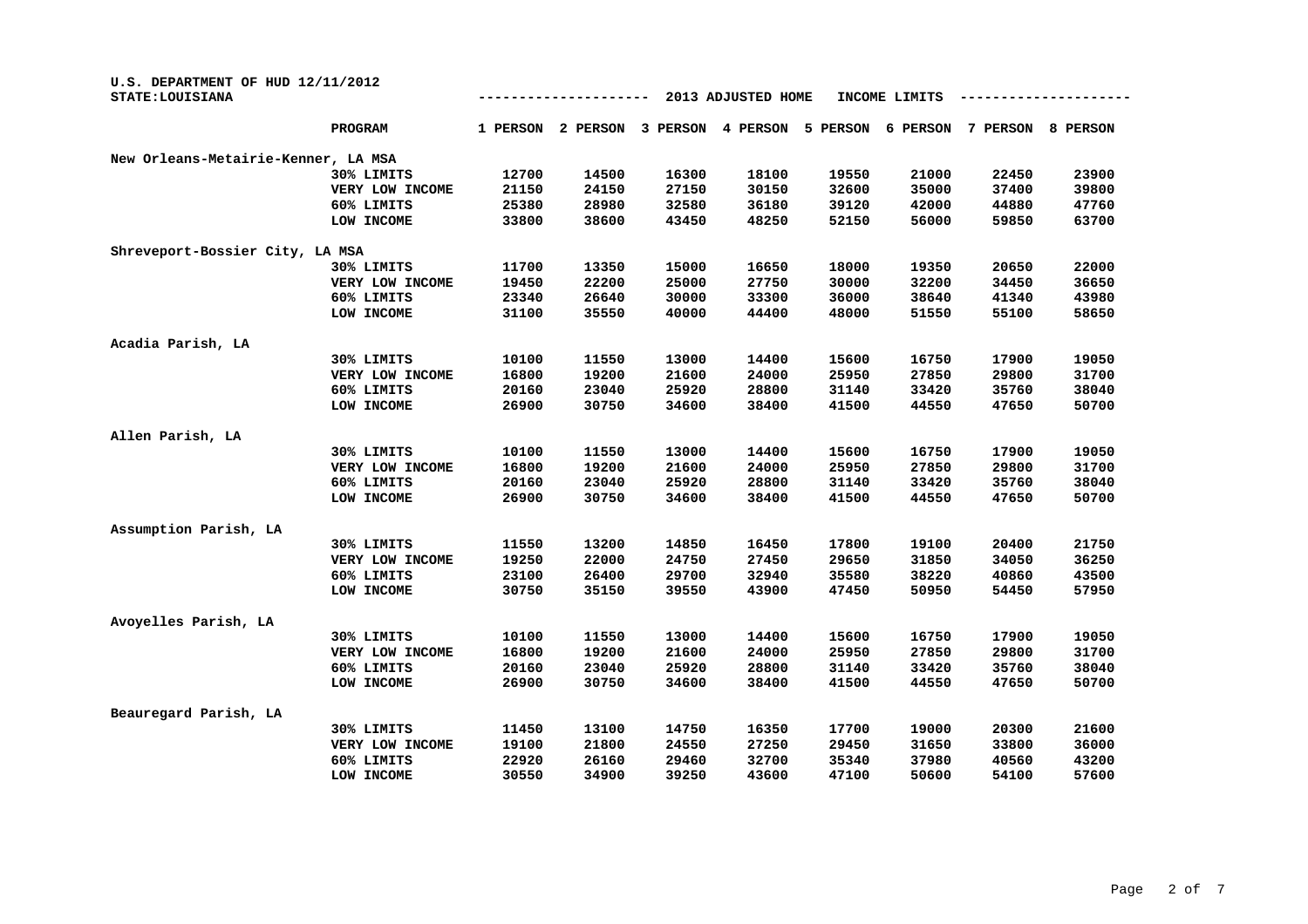| U.S. DEPARTMENT OF HUD 12/11/2012<br>STATE: LOUISIANA |                 |          |          |          | 2013 ADJUSTED HOME |          | INCOME LIMITS |          |          |
|-------------------------------------------------------|-----------------|----------|----------|----------|--------------------|----------|---------------|----------|----------|
|                                                       | <b>PROGRAM</b>  | 1 PERSON | 2 PERSON | 3 PERSON | 4 PERSON           | 5 PERSON | 6 PERSON      | 7 PERSON | 8 PERSON |
| Bienville Parish, LA                                  |                 |          |          |          |                    |          |               |          |          |
|                                                       | 30% LIMITS      | 10100    | 11550    | 13000    | 14400              | 15600    | 16750         | 17900    | 19050    |
|                                                       | VERY LOW INCOME | 16800    | 19200    | 21600    | 24000              | 25950    | 27850         | 29800    | 31700    |
|                                                       | 60% LIMITS      | 20160    | 23040    | 25920    | 28800              | 31140    | 33420         | 35760    | 38040    |
|                                                       | LOW INCOME      | 26900    | 30750    | 34600    | 38400              | 41500    | 44550         | 47650    | 50700    |
| Caldwell Parish, LA                                   |                 |          |          |          |                    |          |               |          |          |
|                                                       | 30% LIMITS      | 10300    | 11800    | 13250    | 14700              | 15900    | 17100         | 18250    | 19450    |
|                                                       | VERY LOW INCOME | 17150    | 19600    | 22050    | 24500              | 26500    | 28450         | 30400    | 32350    |
|                                                       | 60% LIMITS      | 20580    | 23520    | 26460    | 29400              | 31800    | 34140         | 36480    | 38820    |
|                                                       | LOW INCOME      | 27450    | 31400    | 35300    | 39200              | 42350    | 45500         | 48650    | 51750    |
| Catahoula Parish, LA                                  |                 |          |          |          |                    |          |               |          |          |
|                                                       | 30% LIMITS      | 10100    | 11550    | 13000    | 14400              | 15600    | 16750         | 17900    | 19050    |
|                                                       | VERY LOW INCOME | 16800    | 19200    | 21600    | 24000              | 25950    | 27850         | 29800    | 31700    |
|                                                       | 60% LIMITS      | 20160    | 23040    | 25920    | 28800              | 31140    | 33420         | 35760    | 38040    |
|                                                       | LOW INCOME      | 26900    | 30750    | 34600    | 38400              | 41500    | 44550         | 47650    | 50700    |
| Claiborne Parish, LA                                  |                 |          |          |          |                    |          |               |          |          |
|                                                       | 30% LIMITS      | 10100    | 11550    | 13000    | 14400              | 15600    | 16750         | 17900    | 19050    |
|                                                       | VERY LOW INCOME | 16800    | 19200    | 21600    | 24000              | 25950    | 27850         | 29800    | 31700    |
|                                                       | 60% LIMITS      | 20160    | 23040    | 25920    | 28800              | 31140    | 33420         | 35760    | 38040    |
|                                                       | LOW INCOME      | 26900    | 30750    | 34600    | 38400              | 41500    | 44550         | 47650    | 50700    |
| Concordia Parish, LA                                  |                 |          |          |          |                    |          |               |          |          |
|                                                       | 30% LIMITS      | 10100    | 11550    | 13000    | 14400              | 15600    | 16750         | 17900    | 19050    |
|                                                       | VERY LOW INCOME | 16800    | 19200    | 21600    | 24000              | 25950    | 27850         | 29800    | 31700    |
|                                                       | 60% LIMITS      | 20160    | 23040    | 25920    | 28800              | 31140    | 33420         | 35760    | 38040    |
|                                                       | LOW INCOME      | 26900    | 30750    | 34600    | 38400              | 41500    | 44550         | 47650    | 50700    |
| East Carroll Parish, LA                               |                 |          |          |          |                    |          |               |          |          |
|                                                       | 30% LIMITS      | 10100    | 11550    | 13000    | 14400              | 15600    | 16750         | 17900    | 19050    |
|                                                       | VERY LOW INCOME | 16800    | 19200    | 21600    | 24000              | 25950    | 27850         | 29800    | 31700    |
|                                                       | 60% LIMITS      | 20160    | 23040    | 25920    | 28800              | 31140    | 33420         | 35760    | 38040    |
|                                                       | LOW INCOME      | 26900    | 30750    | 34600    | 38400              | 41500    | 44550         | 47650    | 50700    |
| Evangeline Parish, LA                                 |                 |          |          |          |                    |          |               |          |          |
|                                                       | 30% LIMITS      | 10100    | 11550    | 13000    | 14400              | 15600    | 16750         | 17900    | 19050    |
|                                                       | VERY LOW INCOME | 16800    | 19200    | 21600    | 24000              | 25950    | 27850         | 29800    | 31700    |
|                                                       | 60% LIMITS      | 20160    | 23040    | 25920    | 28800              | 31140    | 33420         | 35760    | 38040    |
|                                                       | LOW INCOME      | 26900    | 30750    | 34600    | 38400              | 41500    | 44550         | 47650    | 50700    |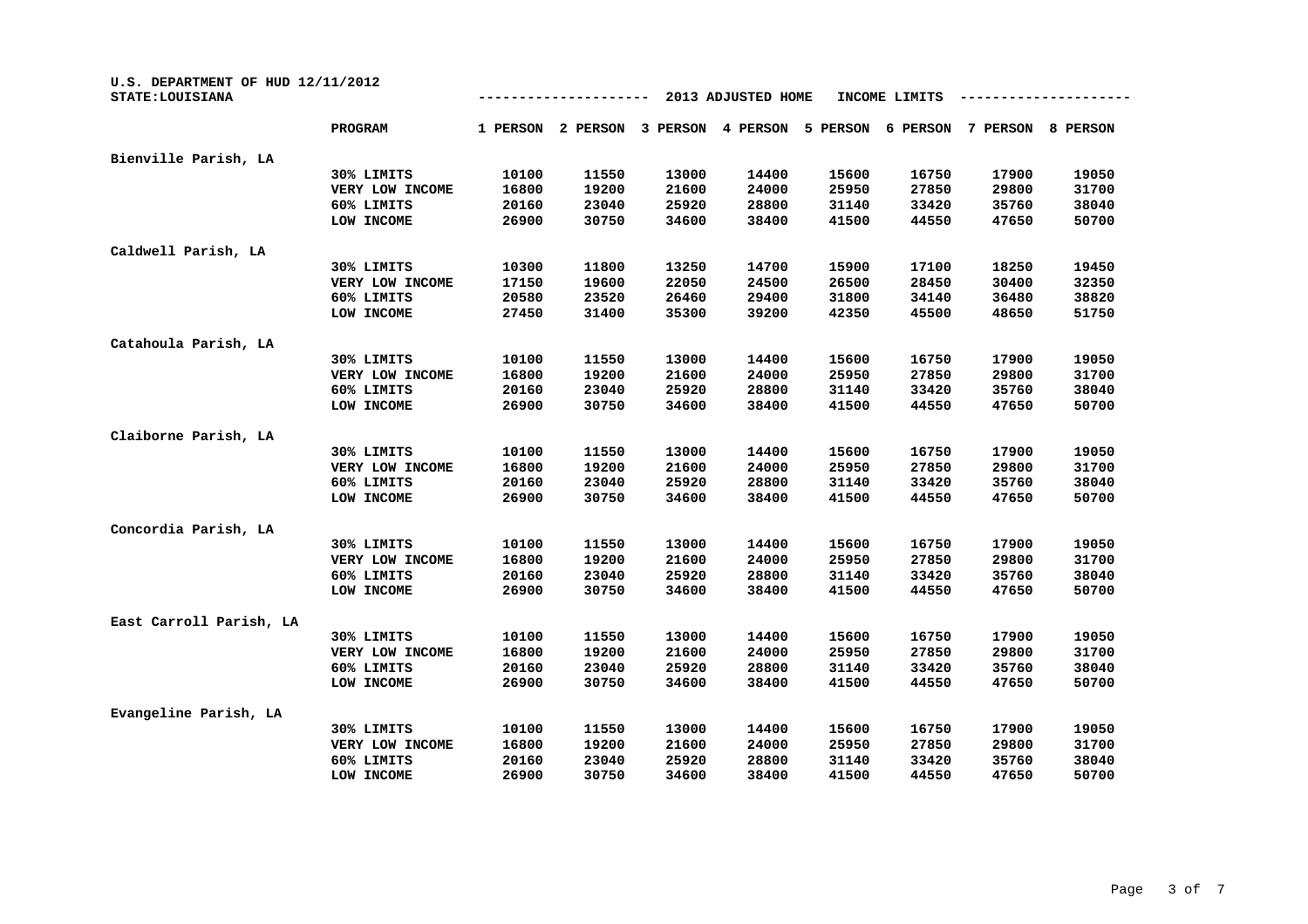| U.S. DEPARTMENT OF HUD 12/11/2012<br>STATE: LOUISIANA |                 |          |          |          | 2013 ADJUSTED HOME |          | INCOME LIMITS |          |          |
|-------------------------------------------------------|-----------------|----------|----------|----------|--------------------|----------|---------------|----------|----------|
|                                                       | <b>PROGRAM</b>  | 1 PERSON | 2 PERSON | 3 PERSON | 4 PERSON           | 5 PERSON | 6 PERSON      | 7 PERSON | 8 PERSON |
| Franklin Parish, LA                                   |                 |          |          |          |                    |          |               |          |          |
|                                                       | 30% LIMITS      | 10100    | 11550    | 13000    | 14400              | 15600    | 16750         | 17900    | 19050    |
|                                                       | VERY LOW INCOME | 16800    | 19200    | 21600    | 24000              | 25950    | 27850         | 29800    | 31700    |
|                                                       | 60% LIMITS      | 20160    | 23040    | 25920    | 28800              | 31140    | 33420         | 35760    | 38040    |
|                                                       | LOW INCOME      | 26900    | 30750    | 34600    | 38400              | 41500    | 44550         | 47650    | 50700    |
| Iberia Parish, LA                                     |                 |          |          |          |                    |          |               |          |          |
|                                                       | 30% LIMITS      | 10600    | 12100    | 13600    | 15100              | 16350    | 17550         | 18750    | 19950    |
|                                                       | VERY LOW INCOME | 17650    | 20200    | 22700    | 25200              | 27250    | 29250         | 31250    | 33300    |
|                                                       | 60% LIMITS      | 21180    | 24240    | 27240    | 30240              | 32700    | 35100         | 37500    | 39960    |
|                                                       | LOW INCOME      | 28250    | 32250    | 36300    | 40300              | 43550    | 46750         | 50000    | 53200    |
| Jackson Parish, LA                                    |                 |          |          |          |                    |          |               |          |          |
|                                                       | 30% LIMITS      | 11200    | 12800    | 14400    | 15950              | 17250    | 18550         | 19800    | 21100    |
|                                                       | VERY LOW INCOME | 18650    | 21300    | 23950    | 26600              | 28750    | 30900         | 33000    | 35150    |
|                                                       | 60% LIMITS      | 22380    | 25560    | 28740    | 31920              | 34500    | 37080         | 39600    | 42180    |
|                                                       | LOW INCOME      | 29800    | 34050    | 38300    | 42550              | 46000    | 49400         | 52800    | 56200    |
| Jefferson Davis Parish, LA                            |                 |          |          |          |                    |          |               |          |          |
|                                                       | 30% LIMITS      | 10850    | 12400    | 13950    | 15500              | 16750    | 18000         | 19250    | 20500    |
|                                                       | VERY LOW INCOME | 18100    | 20700    | 23300    | 25850              | 27950    | 30000         | 32100    | 34150    |
|                                                       | 60% LIMITS      | 21720    | 24840    | 27960    | 31020              | 33540    | 36000         | 38520    | 40980    |
|                                                       | LOW INCOME      | 28950    | 33100    | 37250    | 41350              | 44700    | 48000         | 51300    | 54600    |
| La Salle Parish, LA                                   |                 |          |          |          |                    |          |               |          |          |
|                                                       | 30% LIMITS      | 10500    | 12000    | 13500    | 14950              | 16150    | 17350         | 18550    | 19750    |
|                                                       | VERY LOW INCOME | 17450    | 19950    | 22450    | 24900              | 26900    | 28900         | 30900    | 32900    |
|                                                       | 60% LIMITS      | 20940    | 23940    | 26940    | 29880              | 32280    | 34680         | 37080    | 39480    |
|                                                       | LOW INCOME      | 27900    | 31900    | 35900    | 39850              | 43050    | 46250         | 49450    | 52650    |
| Lincoln Parish, LA                                    |                 |          |          |          |                    |          |               |          |          |
|                                                       | 30% LIMITS      | 10800    | 12350    | 13900    | 15400              | 16650    | 17900         | 19100    | 20350    |
|                                                       | VERY LOW INCOME | 18000    | 20600    | 23150    | 25700              | 27800    | 29850         | 31900    | 33950    |
|                                                       | 60% LIMITS      | 21600    | 24720    | 27780    | 30840              | 33360    | 35820         | 38280    | 40740    |
|                                                       | LOW INCOME      | 28800    | 32900    | 37000    | 41100              | 44400    | 47700         | 51000    | 54300    |
| Madison Parish, LA                                    |                 |          |          |          |                    |          |               |          |          |
|                                                       | 30% LIMITS      | 10100    | 11550    | 13000    | 14400              | 15600    | 16750         | 17900    | 19050    |
|                                                       | VERY LOW INCOME | 16800    | 19200    | 21600    | 24000              | 25950    | 27850         | 29800    | 31700    |
|                                                       | 60% LIMITS      | 20160    | 23040    | 25920    | 28800              | 31140    | 33420         | 35760    | 38040    |
|                                                       | LOW INCOME      | 26900    | 30750    | 34600    | 38400              | 41500    | 44550         | 47650    | 50700    |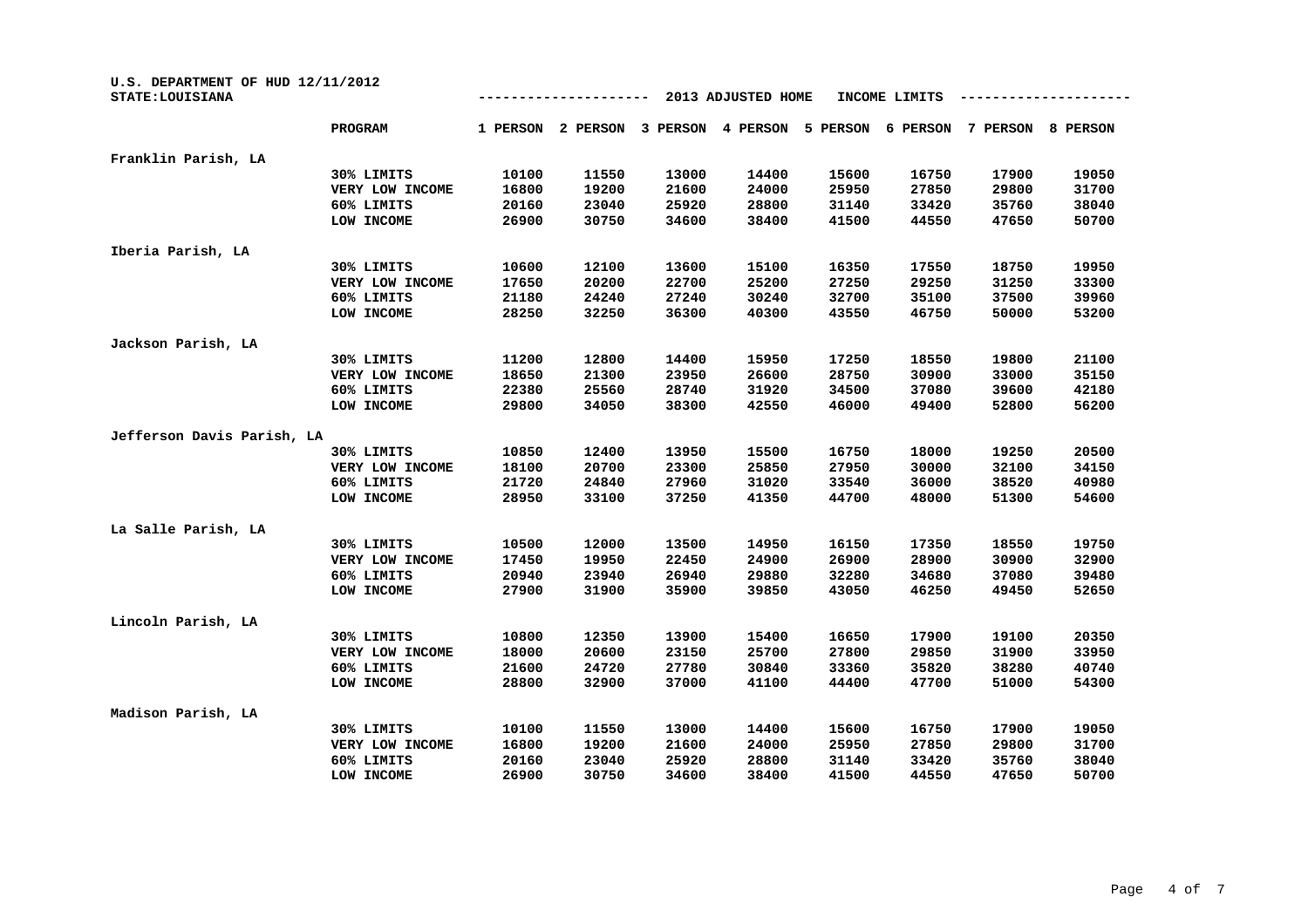| U.S. DEPARTMENT OF HUD 12/11/2012<br>STATE: LOUISIANA |                 |          |          |          | 2013 ADJUSTED HOME |          | INCOME LIMITS |          |          |
|-------------------------------------------------------|-----------------|----------|----------|----------|--------------------|----------|---------------|----------|----------|
|                                                       | <b>PROGRAM</b>  | 1 PERSON | 2 PERSON | 3 PERSON | 4 PERSON           | 5 PERSON | 6 PERSON      | 7 PERSON | 8 PERSON |
| Morehouse Parish, LA                                  |                 |          |          |          |                    |          |               |          |          |
|                                                       | 30% LIMITS      | 10100    | 11550    | 13000    | 14400              | 15600    | 16750         | 17900    | 19050    |
|                                                       | VERY LOW INCOME | 16800    | 19200    | 21600    | 24000              | 25950    | 27850         | 29800    | 31700    |
|                                                       | 60% LIMITS      | 20160    | 23040    | 25920    | 28800              | 31140    | 33420         | 35760    | 38040    |
|                                                       | LOW INCOME      | 26900    | 30750    | 34600    | 38400              | 41500    | 44550         | 47650    | 50700    |
| Natchitoches Parish, LA                               |                 |          |          |          |                    |          |               |          |          |
|                                                       | 30% LIMITS      | 10100    | 11550    | 13000    | 14400              | 15600    | 16750         | 17900    | 19050    |
|                                                       | VERY LOW INCOME | 16800    | 19200    | 21600    | 24000              | 25950    | 27850         | 29800    | 31700    |
|                                                       | 60% LIMITS      | 20160    | 23040    | 25920    | 28800              | 31140    | 33420         | 35760    | 38040    |
|                                                       | LOW INCOME      | 26900    | 30750    | 34600    | 38400              | 41500    | 44550         | 47650    | 50700    |
| Red River Parish, LA                                  |                 |          |          |          |                    |          |               |          |          |
|                                                       | 30% LIMITS      | 10100    | 11550    | 13000    | 14400              | 15600    | 16750         | 17900    | 19050    |
|                                                       | VERY LOW INCOME | 16800    | 19200    | 21600    | 24000              | 25950    | 27850         | 29800    | 31700    |
|                                                       | 60% LIMITS      | 20160    | 23040    | 25920    | 28800              | 31140    | 33420         | 35760    | 38040    |
|                                                       | LOW INCOME      | 26900    | 30750    | 34600    | 38400              | 41500    | 44550         | 47650    | 50700    |
| Richland Parish, LA                                   |                 |          |          |          |                    |          |               |          |          |
|                                                       | 30% LIMITS      | 10100    | 11550    | 13000    | 14400              | 15600    | 16750         | 17900    | 19050    |
|                                                       | VERY LOW INCOME | 16800    | 19200    | 21600    | 24000              | 25950    | 27850         | 29800    | 31700    |
|                                                       | 60% LIMITS      | 20160    | 23040    | 25920    | 28800              | 31140    | 33420         | 35760    | 38040    |
|                                                       | LOW INCOME      | 26900    | 30750    | 34600    | 38400              | 41500    | 44550         | 47650    | 50700    |
| Sabine Parish, LA                                     |                 |          |          |          |                    |          |               |          |          |
|                                                       | 30% LIMITS      | 10300    | 11750    | 13200    | 14650              | 15850    | 17000         | 18200    | 19350    |
|                                                       | VERY LOW INCOME | 17100    | 19550    | 22000    | 24400              | 26400    | 28350         | 30300    | 32250    |
|                                                       | 60% LIMITS      | 20520    | 23460    | 26400    | 29280              | 31680    | 34020         | 36360    | 38700    |
|                                                       | LOW INCOME      | 27350    | 31250    | 35150    | 39050              | 42200    | 45300         | 48450    | 51550    |
| St. James Parish, LA                                  |                 |          |          |          |                    |          |               |          |          |
|                                                       | 30% LIMITS      | 13300    | 15200    | 17100    | 18950              | 20500    | 22000         | 23500    | 25050    |
|                                                       | VERY LOW INCOME | 22100    | 25250    | 28400    | 31550              | 34100    | 36600         | 39150    | 41650    |
|                                                       | 60% LIMITS      | 26520    | 30300    | 34080    | 37860              | 40920    | 43920         | 46980    | 49980    |
|                                                       | LOW INCOME      | 35350    | 40400    | 45450    | 50500              | 54550    | 58600         | 62650    | 66700    |
| St. Landry Parish, LA                                 |                 |          |          |          |                    |          |               |          |          |
|                                                       | 30% LIMITS      | 10100    | 11550    | 13000    | 14400              | 15600    | 16750         | 17900    | 19050    |
|                                                       | VERY LOW INCOME | 16800    | 19200    | 21600    | 24000              | 25950    | 27850         | 29800    | 31700    |
|                                                       | 60% LIMITS      | 20160    | 23040    | 25920    | 28800              | 31140    | 33420         | 35760    | 38040    |
|                                                       | LOW INCOME      | 26900    | 30750    | 34600    | 38400              | 41500    | 44550         | 47650    | 50700    |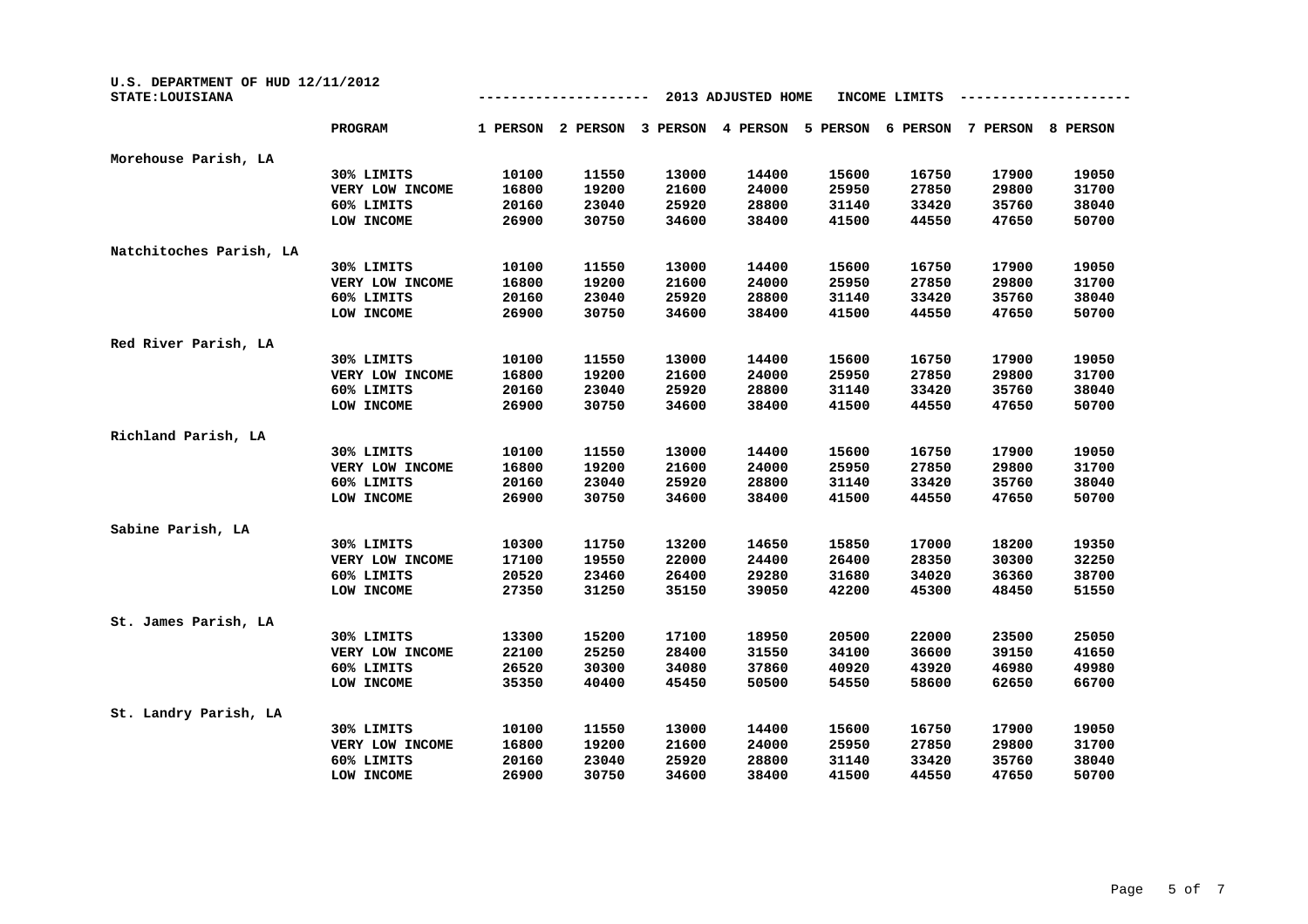| U.S. DEPARTMENT OF HUD 12/11/2012<br>STATE: LOUISIANA |                 |          |          |          | 2013 ADJUSTED HOME |          | INCOME LIMITS |          |          |
|-------------------------------------------------------|-----------------|----------|----------|----------|--------------------|----------|---------------|----------|----------|
|                                                       | <b>PROGRAM</b>  | 1 PERSON | 2 PERSON | 3 PERSON | 4 PERSON           | 5 PERSON | 6 PERSON      | 7 PERSON | 8 PERSON |
| St. Mary Parish, LA                                   |                 |          |          |          |                    |          |               |          |          |
|                                                       | 30% LIMITS      | 10400    | 11850    | 13350    | 14800              | 16000    | 17200         | 18400    | 19550    |
|                                                       | VERY LOW INCOME | 17300    | 19750    | 22200    | 24650              | 26650    | 28600         | 30600    | 32550    |
|                                                       | 60% LIMITS      | 20760    | 23700    | 26640    | 29580              | 31980    | 34320         | 36720    | 39060    |
|                                                       | LOW INCOME      | 27650    | 31600    | 35550    | 39450              | 42650    | 45800         | 48950    | 52100    |
| Tangipahoa Parish, LA                                 |                 |          |          |          |                    |          |               |          |          |
|                                                       | 30% LIMITS      | 11300    | 12900    | 14500    | 16100              | 17400    | 18700         | 20000    | 21300    |
|                                                       | VERY LOW INCOME | 18800    | 21450    | 24150    | 26800              | 28950    | 31100         | 33250    | 35400    |
|                                                       | 60% LIMITS      | 22560    | 25740    | 28980    | 32160              | 34740    | 37320         | 39900    | 42480    |
|                                                       | LOW INCOME      | 30050    | 34350    | 38650    | 42900              | 46350    | 49800         | 53200    | 56650    |
| Tensas Parish, LA                                     |                 |          |          |          |                    |          |               |          |          |
|                                                       | 30% LIMITS      | 10100    | 11550    | 13000    | 14400              | 15600    | 16750         | 17900    | 19050    |
|                                                       | VERY LOW INCOME | 16800    | 19200    | 21600    | 24000              | 25950    | 27850         | 29800    | 31700    |
|                                                       | 60% LIMITS      | 20160    | 23040    | 25920    | 28800              | 31140    | 33420         | 35760    | 38040    |
|                                                       | LOW INCOME      | 26900    | 30750    | 34600    | 38400              | 41500    | 44550         | 47650    | 50700    |
| Vermilion Parish, LA                                  |                 |          |          |          |                    |          |               |          |          |
|                                                       | 30% LIMITS      | 11950    | 13650    | 15350    | 17050              | 18450    | 19800         | 21150    | 22550    |
|                                                       | VERY LOW INCOME | 19900    | 22750    | 25600    | 28400              | 30700    | 32950         | 35250    | 37500    |
|                                                       | 60% LIMITS      | 23880    | 27300    | 30720    | 34080              | 36840    | 39540         | 42300    | 45000    |
|                                                       | LOW INCOME      | 31850    | 36400    | 40950    | 45450              | 49100    | 52750         | 56400    | 60000    |
| Vernon Parish, LA                                     |                 |          |          |          |                    |          |               |          |          |
|                                                       | 30% LIMITS      | 10450    | 11950    | 13450    | 14900              | 16100    | 17300         | 18500    | 19700    |
|                                                       | VERY LOW INCOME | 17400    | 19850    | 22350    | 24800              | 26800    | 28800         | 30800    | 32750    |
|                                                       | 60% LIMITS      | 20880    | 23820    | 26820    | 29760              | 32160    | 34560         | 36960    | 39300    |
|                                                       | LOW INCOME      | 27800    | 31800    | 35750    | 39700              | 42900    | 46100         | 49250    | 52450    |
| Washington Parish, LA                                 |                 |          |          |          |                    |          |               |          |          |
|                                                       | 30% LIMITS      | 10100    | 11550    | 13000    | 14400              | 15600    | 16750         | 17900    | 19050    |
|                                                       | VERY LOW INCOME | 16800    | 19200    | 21600    | 24000              | 25950    | 27850         | 29800    | 31700    |
|                                                       | 60% LIMITS      | 20160    | 23040    | 25920    | 28800              | 31140    | 33420         | 35760    | 38040    |
|                                                       | LOW INCOME      | 26900    | 30750    | 34600    | 38400              | 41500    | 44550         | 47650    | 50700    |
| Webster Parish, LA                                    |                 |          |          |          |                    |          |               |          |          |
|                                                       | 30% LIMITS      | 10100    | 11550    | 13000    | 14400              | 15600    | 16750         | 17900    | 19050    |
|                                                       | VERY LOW INCOME | 16800    | 19200    | 21600    | 24000              | 25950    | 27850         | 29800    | 31700    |
|                                                       | 60% LIMITS      | 20160    | 23040    | 25920    | 28800              | 31140    | 33420         | 35760    | 38040    |
|                                                       | LOW INCOME      | 26900    | 30750    | 34600    | 38400              | 41500    | 44550         | 47650    | 50700    |